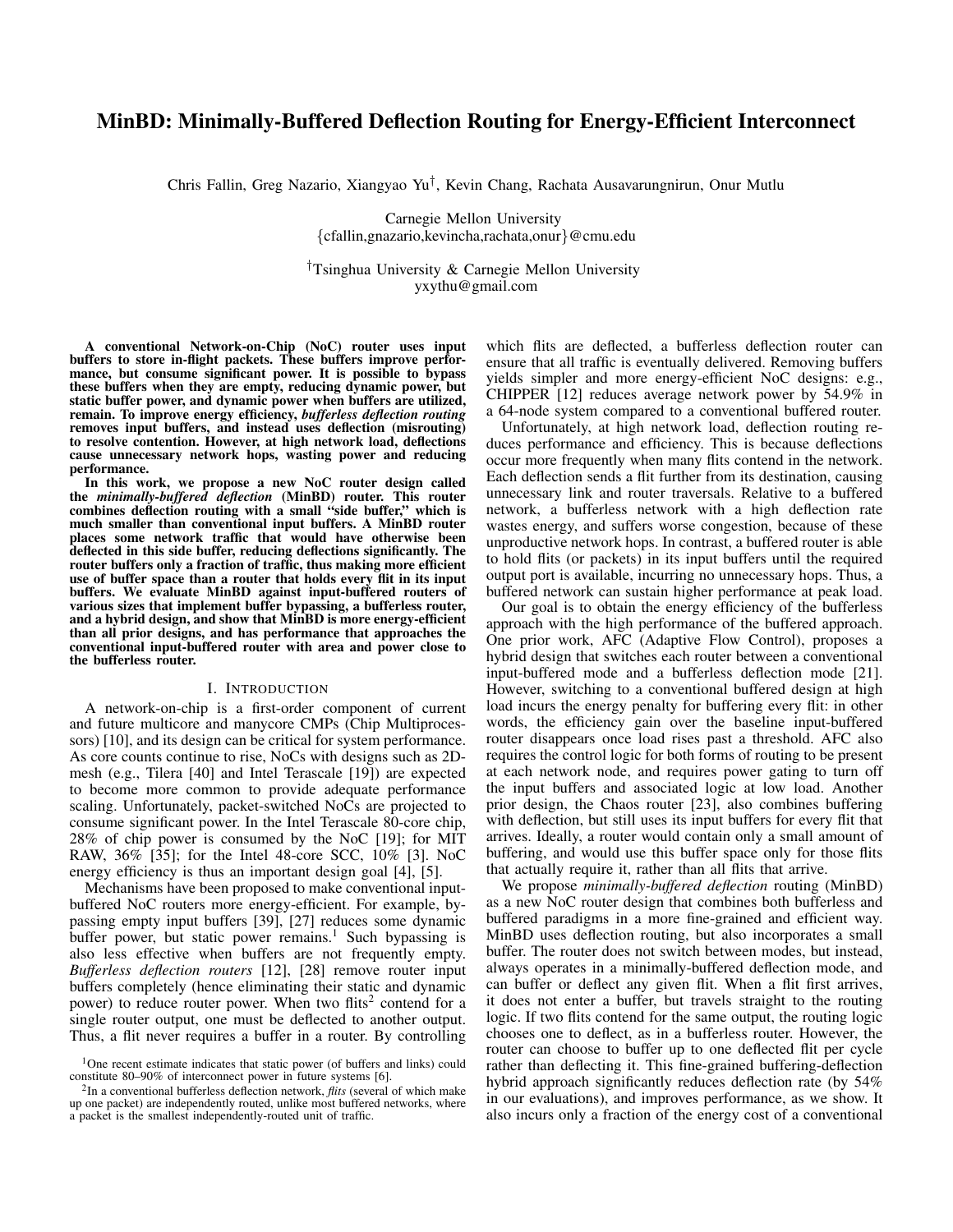

Figure 1. System performance and energy efficiency (performance per watt) of bufferless deflection routing, relative to conventional input-buffered routing (4<br>VCs, 4 flits/VC) that employs buffer bypassing, in a 4x4 2D mes

buffered router, because only a relatively small fraction of flits are buffered (20% of all flits in our evaluations). As we show in our evaluations, MinBD provides higher energy efficiency while also providing high performance, compared to a comprehensive set of baseline router designs. Our contributions are:

- A new NoC router, *MinBD* (minimally-buffered deflection), that combines deflection routing with minimal buffering. The router performs deflection routing, but can choose to buffer up to one flit per cycle in a small side buffer, which significantly reduces deflection rate and enhances performance compared to a pure bufferless design while requiring smaller buffer space than a conventional input-buffered design.
- An evaluation of MinBD against aggressive NoC router baselines: a two-cycle virtual channel buffered router [9] with empty buffer bypassing [39], [27] at three buffer capacities (with a sensitivity analysis over many more configurations), a state-of-the-art bufferless deflection router, CHIPPER [12], and a hybrid bufferless-buffered design, AFC [21], with SPEC CPU2006 [34] multiprogrammed workloads on 16- and 64-node CMP systems. From our results, we conclude that MinBD has the best energy efficiency over all of these prior design points, while achieving competitive performance and critical path with the input-buffered router (the best-performing baseline) and competitive area and power with the pure-bufferless router (the smallest and most power-efficient baseline).

#### II. BACKGROUND

In this section, we give background on NoC-based cachecoherent CMPs, and on bufferless deflection routing, which we build upon. We assume the reader is familiar with the basic operation of conventional input-buffered routers; Dally and Towles [9] provide a good reference on these routers.

NoCs in cache-coherent CMPs: On-chip networks form the backbone of memory systems in many recently-proposed and prototyped large-scale CMPs (chip multiprocessors) [35], [19], [40]. Most such systems are cache-coherent shared memory multiprocessors. Packet-switched interconnect has served as the substrate for large cache-coherent systems for some time (e.g., for large multiprocessor systems such as SGI Origin [25]), and the principles are the same in a chip multiprocessor: each core, slice of a shared cache, or memory controller is part of one "node" in the network, and network nodes exchange packets that request and respond with data in order to fulfill memory accesses. For example, on a miss, a core's private cache might send a request packet to a shared L2 cache slice, and the shared cache might respond with a larger packet containing the requested cache block on an L2 hit, or might send another packet to a memory controller on an L2 miss. CMP NoCs are typically used to implement such a protocol between the cores, caches and memory controllers.

Bufferless Deflection Routers: Bufferless deflection routing was first proposed by Baran [2]. It has found renewed interest in NoC design because on-chip wires (hence, network links) are relatively cheap, in contrast to buffers, which consume significant die area and leakage power [28], [21], [6], [4], [5].

The fundamental unit of routing in a bufferless network is the *flit*, a packet fragment transferred by one link in one cycle. Flits are routed independently; thus, they must be reassembled after they are received. The basic operation of a bufferless deflection router is simple. In each cycle, flits arriving from neighbor routers enter the router pipeline. Because the router contains no buffers, flits are stored only in pipeline registers, and must leave the router at the end of the pipeline. Thus, the router must assign every input flit to some output port. When two flits request the same output port according to their ordinary routing function, the router deflects one of them to another port (this is always possible, as long as the router has as many outputs as inputs). This output will likely take the deflected flit further from its destination, and the flit will later have to work its way back. Thus, in such a design, care must be taken to avoid *livelock*, where a flit never arrives. Prior work uses priority schemes to ensure that every flit is eventually delivered. An early implementation of bufferless deflection routing for a NoC was BLESS [28], and CHIPPER [12] later provided a more efficient hardware implementation of the deflection routing and packet reassembly. CHIPPER is a baseline in our evaluations.

#### III. MOTIVATION

Previous NoC designs based on bufferless deflection routing [12], [28] were motivated largely by the observation that many NoCs in CMPs are overprovisioned for the common-case network load. In this case, a bufferless network can attain nearly the same application performance while consuming less power, which yields higher energy efficiency. We now examine the buffered-bufferless comparison in more detail. Fig. 1 shows (i) relative application performance (weighted speedup: see §V), and (ii) relative energy efficiency (performance per watt), when using a bufferless network, compared to a conventional buffered network. Both plots show these effects as a function of network load (average injection rate). Here we show a virtual channel buffered network (4 VCs, 4 flits/VC) (with buffer bypassing) and the CHIPPER bufferless deflection network [12] in a 4x4 mesh CMP (details on methodology in §V).

For low-to-medium network load, a bufferless network has performance close to a conventional buffered network, because the deflection rate is low: thus, most flits take productive network hops on every cycle, just as in the buffered network. In addition, the bufferless router has significantly reduced power (hence improved energy efficiency), because the buffers in a conventional router consume significant power. However, as network load increases, the deflection rate in a bufferless deflection network also rises, because flits contend with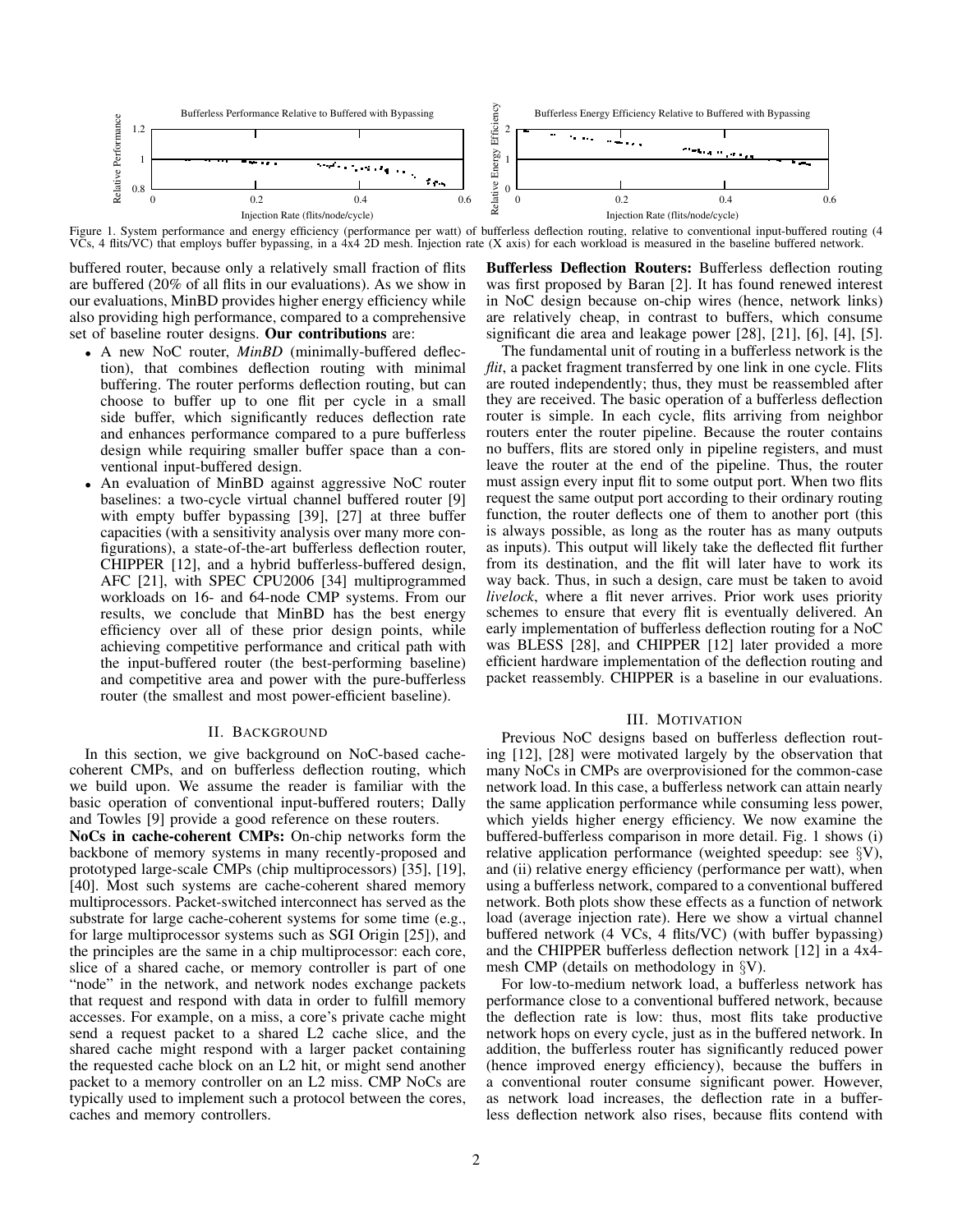

each other more frequently. With a higher deflection rate, the dynamic power of a bufferless deflection network rises more quickly with load than dynamic power in an equivalent buffered network, because each deflection incurs some extra work. Hence, bufferless deflection networks lose their energyefficiency advantage at high load. Just as important, the high deflection rate causes each flit to take a longer path to its destination, and this increased latency reduces the network throughput and system performance.

Overall, neither design obtains both good performance and good energy efficiency at all loads. If the system usually experiences low-to-medium network load, then the bufferless design provides adequate performance with low power (hence high energy efficiency). But, if we use a conventional buffered design to obtain high performance, then energy efficiency is poor in the low-load case, and even buffer bypassing does not remove this overhead because buffers consume static power regardless of use. Finally, simply switching between these two extremes at a per-router granularity, as previously proposed [21], does not address the fundamental inefficiencies in the bufferless routing mode, but rather, uses input buffers for *all* incoming flits at a router when load is too high for the bufferless mode (hence retains the energy-inefficiency of buffered operation at high load). We now introduce our *minimally-buffered deflection router* which combines bufferless and buffered routing in a new way to reduce this overhead.

#### IV.MINBD: MINIMALLY-BUFFERED DEFLECTION ROUTER

The *MinBD* (minimally-buffered deflection) router is a new router design that combines bufferless deflection routing with a small buffer, which we call the "side buffer." We start by outlining the key principles we follow to reduce deflectioncaused inefficiency by using buffering:

- 1) When a flit would be deflected by a router, it is often better to buffer the flit and arbitrate again in a later cycle. Some buffering can avoid many deflections.
- 2) However, buffering every flit leads to unnecessary power overhead and buffer requirements, because many flits will be routed productively on the first try. The router should buffer a flit only if necessary.
- 3) Finally, when a flit arrives at its destination, it should be removed from the network (ejected) quickly, so that it does not continue to contend with other flits.

Basic High-Level Operation: The MinBD router does not use input buffers, unlike conventional buffered routers. Instead, a flit that arrives at the router proceeds directly to the routing and arbitration logic. This logic performs deflection routing, so that when two flits contend for an output port, one of the flits is sent to another output instead. However, unlike a bufferless deflection router, the MinBD router can also *buffer* up to one flit per cycle in a single FIFO-queue side buffer. The router examines all flits at the output of the deflection routing logic, and if any are deflected, one of the deflected flits is removed from the router pipeline and buffered (as long as the buffer is not full). From the side buffer, flits are reinjected into the network by the router, in the same way that new traffic is injected. Thus, some flits that would have been deflected in a bufferless deflection router are removed from the network temporarily into this side buffer, and given a second chance to arbitrate for a productive router output when re-injected. This reduces the network's deflection rate (hence improves performance and energy efficiency) while buffering only a fraction of traffic.

We will describe the operation of the MinBD router in stages. First, §IV-A describes the deflection routing logic that computes an initial routing decision for the flits that arrive in every cycle. Then, §IV-B describes how the router chooses to buffer some (but not all) flits in the side buffer. §IV-C describes how buffered flits and newly-generated flits are injected into the network, and how a flit that arrives at its destination is ejected. Finally, §IV-D discusses correctness issues, and describes how MinBD ensures that all flits are eventually delivered.

## *A. Deflection Routing*

The MinBD router pipeline is shown in Fig. 2. Flits travel through the pipeline from the inputs (on the left) to outputs (on the right). We first discuss the deflection routing logic, located in the Permute stage on the right. This logic implements deflection routing: it sends each input flit to its preferred output when possible, deflecting to another output otherwise.

MinBD uses the deflection logic organization first proposed in CHIPPER [12]. The *permutation network* in the Permute stage consists of two-input blocks arranged into two stages of two blocks each. This arrangement can send a flit on any input to any output. (Note that it cannot perform all possible permutations of inputs to outputs, but as we will see, it is sufficient for correct operation that at least one flit obtains its preferred output.) In each two-input block, arbitration logic determines which flit has a higher priority, and sends that flit in the direction of its preferred output. The other flit at the two-input block, if any, must take the block's other output. By combining two stages of this arbitration and routing, deflection arises as a distributed decision: a flit might be deflected in the first stage, or the second stage. Restricting the arbitration and routing to two-flit subproblems reduces complexity and allows for a shorter critical path, as demonstrated in [12].

In order to ensure correct operation, the router must arbitrate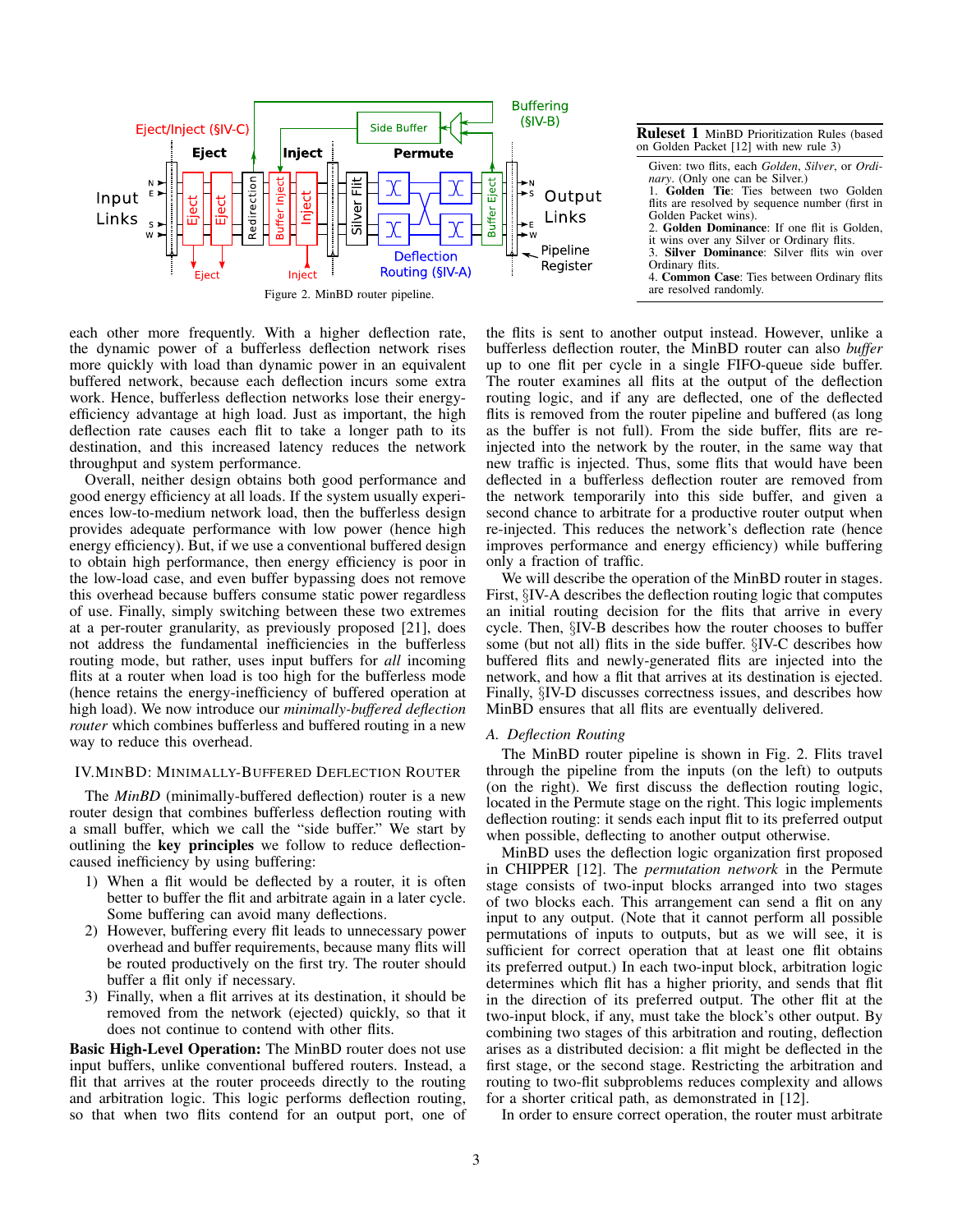between flits so that every flit is eventually delivered, despite deflections. We adapt a modified version of the Golden Packet priority scheme [12], which solves this *livelock-freedom problem*. This priority scheme is summarized in Ruleset 1. The basic idea of the Golden Packet priority scheme is that at any given time, at most one packet in the system is *golden*. The flits of this golden packet, called "golden flits," are prioritized above all other flits in the system (and contention between golden flits is resolved by the flit sequence number). While prioritized, golden flits are never deflected by non-golden flits. The packet is prioritized for a period long enough to guarantee its delivery. Finally, this "golden" status is assigned to one globally-unique packet ID (e.g., source node address concatenated with a request ID), and this assignment rotates through all possible packet IDs such that any packet that is "stuck" will eventually become golden. In this way, all packets will eventually be delivered, and the network is livelock-free. (See [12] for the precise way in which the Golden Packet is determined; we use the same rotation schedule.)

However, although Golden Packet arbitration provides correctness, a *performance* issue occurs with this priority scheme. Consider that most flits are not golden: the elevated priority status provides worst-case correctness, but does not impact common-case performance (prior work reported over 99% of flits are delivered without becoming golden [12]). However, when no flits are golden and ties are broken randomly, the arbitration decisions in the two permutation network stages are not coordinated. Hence, a flit might win arbitration in the first stage, and cause another flit to be deflected, but then lose arbitration in the second stage, and also be deflected. Thus, unnecessary deflections occur when the two permutation network stages are uncoordinated.

In order to resolve this performance issue, we observe that it is enough to ensure that in every router, at least one flit is prioritized above the others in every cycle. In this way, at least one flit will certainly not be deflected. To ensure this when no golden flits are present, we add a "silver" priority level, which wins arbitration over common-case flits but loses to the golden flits. One silver flit is designated randomly among the set of flits that enter a router at every cycle (this designation is local to the router, and not propagated to other routers). This modification helps to reduce deflection rate. Prioritizing a silver flit at every router does not impact correctness, because it does not deflect a golden flit if one is present, but it ensures that at least one flit will consistently win arbitration at both stages. Hence, deflection rate is reduced, improving performance.

### *B. Using a Small Buffer to Reduce Deflections*

The key problem addressed by MinBD is *deflection inefficiency at high load*: in other words, when the network is highly utilized, contention between flits occurs often, and many flits will be deflected. We observe that adding a small buffer to a deflection router can reduce deflection rate, because the router can choose to buffer rather than deflect a flit when its output port is taken by another flit. Then, at a later time when output ports may be available, the buffered flit can re-try arbitration.

Thus, to reduce deflection rate, MinBD adds a "side buffer" that buffers only some flits that otherwise would be deflected. This buffer is shown in Fig. 2 above the permutation network. In order to make use of this buffer, a "buffer eject" block is placed in the pipeline after the permutation network. At this point, the arbitration and routing logic has determined which flits to deflect. The buffer eject block recognizes flits that have been deflected, and picks up to one such deflected flit per cycle. It removes a deflected flit from the router pipeline, and places this flit in the side buffer, as long as the side buffer is not full. (If the side buffer is full, no flits are removed from the pipeline into the buffer until space is created.) This flit is chosen randomly among deflected flits (except that a golden flit is never chosen: see §IV-D). In this way, some deflections are avoided. The flits placed in the buffer will later be re-injected into the pipeline, and will re-try arbitration at that time. This re-injection occurs in the same way that new traffic is injected into the network, which we discuss below.

#### *C. Injection and Ejection*

So far, we have considered the flow of flits from router input ports (i.e., arriving from neighbor routers) to router output ports (i.e., to other neighbor routers). A flit must enter and leave the network at some point. To allow traffic to enter (inject) and leave (eject), the MinBD router contains inject and eject blocks in its first pipeline stage (see Fig. 2). When a set of flits arrive on router inputs, these flits first pass through the ejection logic. This logic examines the destination of each flit, and if a flit is addressed to the local router, it is removed from the router pipeline and sent to the local network node.<sup>3</sup> If more than one locally-addressed flit is present, the ejector picks one, according to the same priority scheme used by routing arbitration.

However, ejecting a single flit per cycle can produce a bottleneck and cause unnecessary deflections for flits that could not be ejected. In the workloads we evaluate, at least one flit is eligible to eject 42.8% of the time. Of those cycles, 20.4% of the time, at least two flits are eligible to eject. Hence, in ∼8.5% of all cycles, a locally-addressed flit would be deflected rather than ejected if only one flit could be ejected per cycle. To avoid this significant deflection-rate penalty, we double the ejection bandwidth. To implement this, a MinBD router contains two ejector blocks. Each of these blocks is identical, and can eject up to one flit per cycle. Duplicating the ejection logic allows two flits to leave the network per cycle at every node.<sup>4</sup>

After locally-addressed flits are removed from the pipeline, new flits are allowed to enter. There are two injector blocks in the router pipeline shown in Fig. 2: (i) re-injection of flits from the side buffer, and (ii) injection of new flits from the local node. (The "Redirection" block prior to the injector blocks will be discussed in the next section.) Each block operates in the same way. A flit can be injected into the router pipeline whenever one of the four inputs does not have a flit present in a given cycle, i.e., whenever there is an "empty slot" in the network. Each injection block pulls up to one flit per cycle from an injection queue (the side buffer, or the local node's injection queue), and places a new flit in the pipeline when a slot is available. Flits from the side buffer are re-injected before new traffic is injected into the network. However, note that there is no guarantee that a free slot will be available for an injection in any given cycle. We now address this starvation problem for side buffer re-injection.

<sup>3</sup>Note that flits are reassembled into packets after ejection. To implement this reassembly, we use the Retransmit-Once scheme, as used by CHIPPER, which uses MSHRs (Miss-Status Handling Registers [24], or existing buffers in the cache system) to reassemble packets in place. See [12] for details.

<sup>&</sup>lt;sup>4</sup>For fairness, because dual ejection widens the datapath from the router to the local node (core or cache), we also implement dual ejection in the baseline bufferless deflection network and input-buffered network to which we compare.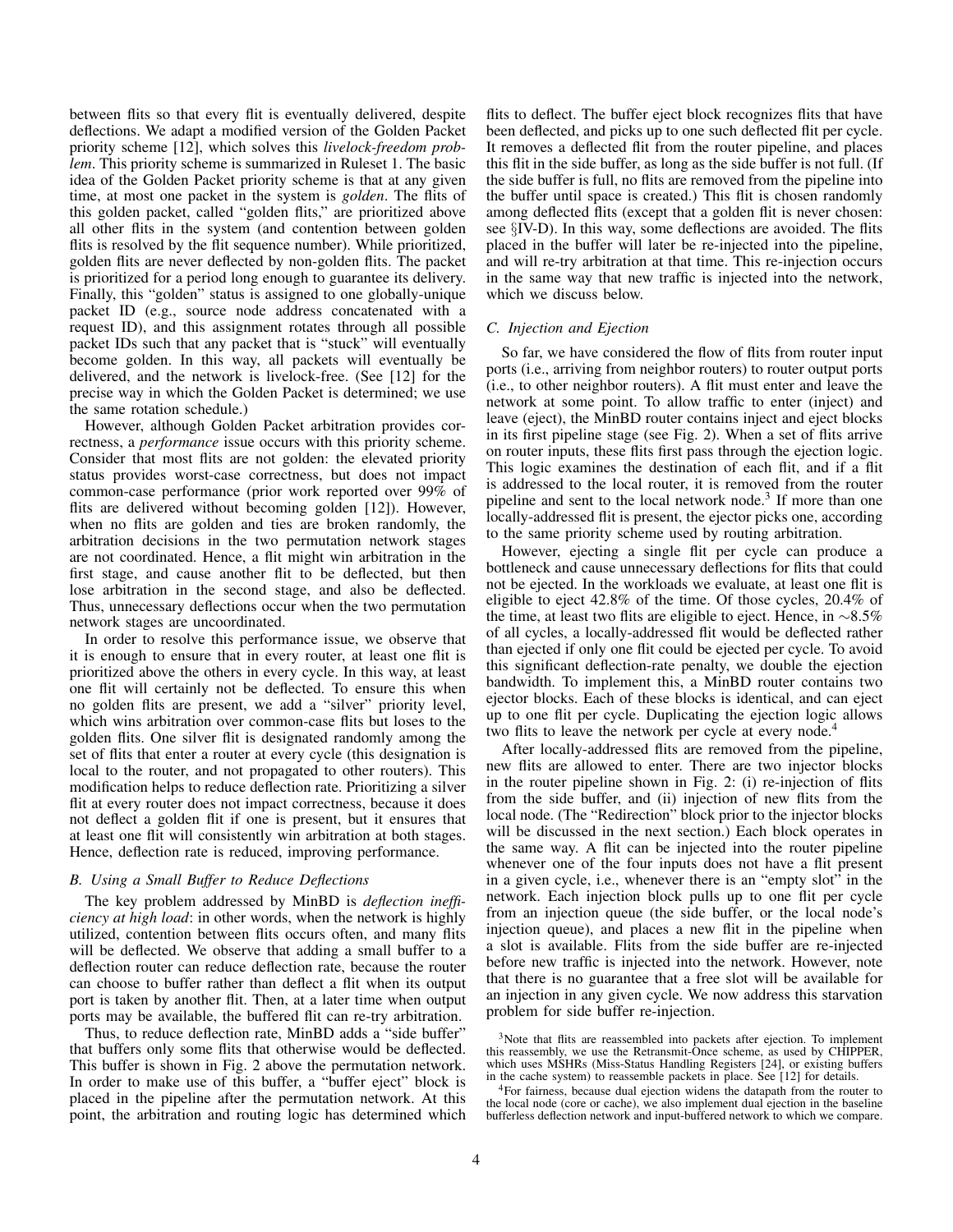| CPU cores                     | Out-of-order, 3-wide issue and retire (1 memory op/cycle), 16 MSHRs [24]                                                                           |
|-------------------------------|----------------------------------------------------------------------------------------------------------------------------------------------------|
| L1 caches                     | 64 KB, 4-way associative, 32-byte blocks                                                                                                           |
| L <sub>2</sub> (shared) cache | Distributed across nodes; perfect (always hits) to penalize our design conservatively & isolate network performance from memory effects            |
| Shared cache mapping          | Consecutive cache blocks striped across L2 cache slices                                                                                            |
| Cache coherence scheme        | Directory-based, perfect directory (SGI Origin protocol [25])                                                                                      |
| Data packet sizes             | 1-flit request packets, 4-flit data packets                                                                                                        |
| Network Links                 | 1-cycle latency (separate pipeline stage), 2.5mm, 128 bits wide                                                                                    |
| Baseline bufferless router    | CHIPPER [12], 2-cycle router latency; 64-cycle Golden Epoch; Retransmit-Once [12]                                                                  |
| Baseline buffered router      | (m VCs, n flits/VC): $(8, 8)$ , $(4, 4)$ , $(4, 1)$ . 2-cycle latency, buffer bypassing [39], [27]. Additional configurations evaluated in Fig. 4. |
| AFC (Adaptive Flow Control)   | As described in [21]: 4 VCs/channel, 4 flits/VC. 2-cycle latency (buffered & bufferless modes). Implements buffer bypassing as well.               |
| MinBD                         | 2-cycle latency (§IV); 4-flit side buffer (single FIFO); $C_{threshold} = 2$ ; 64-cycle Golden Epoch; Retransmit-Once [12]                         |
|                               |                                                                                                                                                    |

Table I. Simulated baseline system parameters.

### *D. Ensuring Side Buffered Flits Make Progress*

When a flit enters the side buffer, it leaves the router pipeline, and must later be re-injected. As we described above, flit reinjection must wait for an empty slot on an input link. It is possible that such a slot will not appear for a long time. In this case, the flits in the side buffer are delayed unfairly while other flits make forward progress.

To avoid this situation, we implement *buffer redirection*. The key idea of buffer redirection is that when this side buffer starvation problem is detected, one flit from a randomly-chosen router input is *forced* to enter the side buffer. Simultaneously, the flit at the head of the side buffer is allowed to inject into the slot created by the forced flit buffering. In other words, one router input is "redirected" into the FIFO buffer for one cycle, in order to allow the buffer to make forward progress. This redirection is enabled for one cycle whenever the side buffer injection is starved (i.e., has a flit to inject, but no free slot allows the injection) for more than some threshold  $C_{threshold}$ cycles (in our evaluations,  $C_{threshold} = 2$ ). Finally, note that if a golden flit is present, it is never redirected to the buffer, because this would break the delivery guarantee.

## *E. Livelock and Deadlock-free Operation*

MinBD provides livelock-free delivery of flits using Golden Packet and buffer redirection. If no flit is ever buffered, then Golden Packet [12] ensures livelock freedom (the "silver flit" priority never deflects any golden flit, hence does not break the guarantee). Now, we argue that adding side buffers does not cause livelock. First, the buffering logic never places a golden flit in the side buffer. However, a flit could enter a buffer and then become golden while waiting. Redirection ensures correctness in this case: it provides an upper bound on residence time in a buffer (because the flit at the head of the buffer will leave after a certain threshold time in the worst case). If a flit in a buffer becomes golden, it only needs to remain golden long enough to leave the buffer in the worst case, then progress to its destination. We choose the threshold parameter  $(C_{threshold})$ and golden epoch length so that this is always possible. More details can be found in our extended technical report [13].

MinBD achieves deadlock-free operation by using Retransmit-Once [12], which ensures that every node always consumes flits delivered to it by dropping flits when no reassembly/request buffer is available. This avoids packetreassembly deadlock (as described in [12]), as well as protocol level deadlock, because message-class dependencies [16] no longer exist.

## V. EVALUATION METHODOLOGY

To obtain application-level performance as well as network performance results, we use an in-house CMP simulator. This simulator consumes instruction traces of x86 applications, and faithfully models the CPU cores and the cache hierarchy, with a directory-based cache coherence protocol (based on the SGI Origin protocol [8]) running on the modeled NoC. The CPU cores model stalls, and interact with the caches and network in a closed-loop way. The modeled network routers are cycle-accurate, and are assumed to run in a common clock domain. The instruction traces are recorded with a Pintool [26], sampling representative portions of each benchmark as determined by PinPoints [30]. We find that simulating 25M cycles gives stable results with these traces. Detailed system parameters are shown in Table I.

Note that we make use of a *perfect shared cache* to stress the network, as was done in the CHIPPER [12] and BLESS [28] bufferless router evaluations. In this model, every request generated by an L1 cache miss goes to a shared cache slice, and the request is always assumed to hit and return data. This potentially increases network load relative to a real system, where off-chip memory bandwidth can also be a bottleneck. However, note that this methodology is *conservative*: because MinBD degrades performance relative to the buffered baseline, the performance degradation that we report is an upper bound on what would occur when other bottlenecks are considered. We choose to perform our evaluations this way in order to study the true capacity of the evaluated networks (if network load is always low because system bottlenecks such as memory latency are modeled, then the results do not give many insights about router design). Note that the cache hierarchy details (L1 and L2 access latencies, and MSHRs) are still realistic. We remove only the off-chip memory latency/bandwidth bottleneck.

Baseline Routers: We compare MinBD to a conventional input-buffered virtual channel router [9] with buffer bypassing [39], [27], a bufferless deflection router (CHIPPER [12]), and a hybrid bufferless-buffered router (AFC [21]). In particular, we sweep buffer size for input-buffered routers. We describe a router with  $m$  virtual channels (VCs) per input and n flits of buffer capacity per VC as an  $(m, n)$ -buffered router. We compare to a  $(8, 8)$ ,  $(4, 4)$ , and  $(4, 1)$ -buffered routers in our main results. The  $(8, 8)$  point represents a very large (overprovisioned) baseline, while (4, 4) is a more reasonable general-purpose configuration. The (4, 1) point represents the *minimum* buffer size for deadlock-free operation (two message classes [16], times two to avoid routing deadlock [20]). Furthermore, though 1-flit VC buffers would reduce throughput because they do not cover the credit round-trip latency, we optimistically assume zero-latency credit traversal in our simulations (which benefits the baseline design, hence is conservative for our claims). Finally, we simulate smaller (non-deadlock-free) designs with 1 and 2 VCs per input for our power-performance tradeoff evaluation in §VI-B (Fig. 4), solely for completeness (we were able to avoid deadlock at moderate loads and with finite simulation length for these runs).

Application Workloads: We use SPEC CPU2006 [34] benchmarks (26 applications<sup>5</sup>) to construct 75 multiprogrammed

<sup>5</sup>410.bwaves, 416.gamess and 434.zeusmp were excluded because we were not able to collect representative traces from these applications.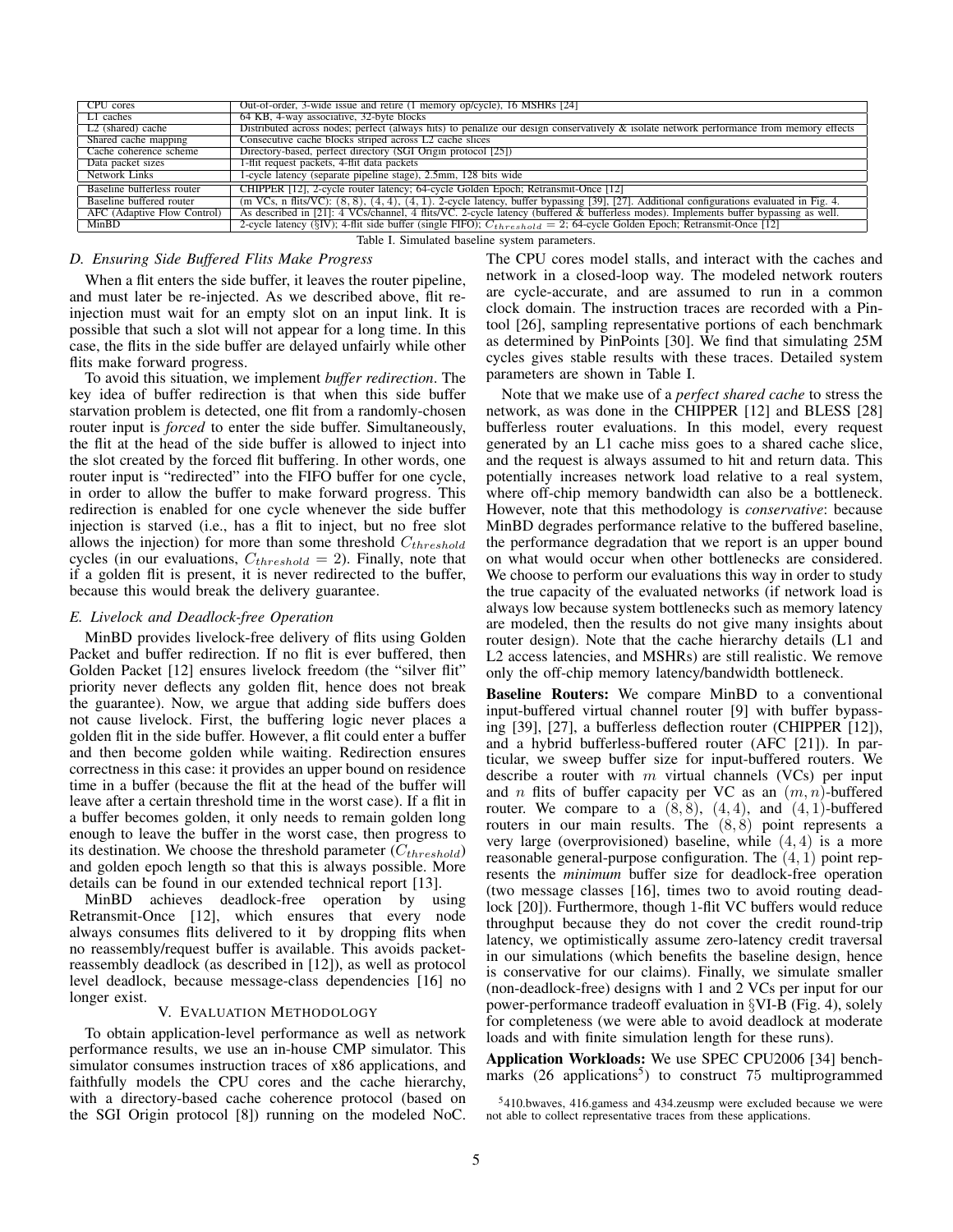

Figure 3. Performance (weighted speedup), network power, and energy efficiency (performance per watt) in 16 (4x4) and 64 (8x8)-node CMP systems.

workloads (which consist of many single-threaded benchmark instances that run independently). Each workload consists of 16 or 64 randomly-selected applications which are randomly mapped onto the mesh. Workloads are categorized by average network injection rate in the baseline (4, 4)-buffered system (measured in flits/cycle/node). For 4x4 workloads, these injection rate categories are  $(0, 0.15)$ ,  $(0.15, 0.3)$ ,  $(0.3, 0.4)$ ,  $(0.4, 0.5)$ , and  $> 0.5$ ; for 8x8 workloads,  $(0, 0.05)$ ,  $(0.05, 0.15)$ ,  $(0.15, 0.25)$ , and  $> 0.25$  (an 8x8 mesh saturates at a lower load than a 4x4 mesh, due to limited bisection bandwidth). Each category contains 15 workloads.

Synthetic-Traffic Workloads: To show robustness under various traffic patterns, we evaluate 4x4 and 8x8 networks with uniform-random, bit-complement, and transpose synthetic traffic [9] in addition to application workloads. For each pattern, network injection rate is swept from zero to network saturation. Performance Metrics: To measure system performance, we use the well-known *Weighted Speedup* metric [33]:  $WS =$  $\sum_{i=1}^{N}$  $\frac{IPC_s^{shared}}{IPC_s^{alone}}$ . All  $IPC_s^{alone}$  values are measured on the baseline bufferless network. Weighted speedup correlates to system throughput [11] and is thus a good general metric for multiprogrammed workloads.

Power Modeling: We use a modified and improved version of ORION 2.0 [38] (configured for 65nm), as developed by Grot et al. [15], as well as Verilog models synthesized with a commercial 65nm design library. We use Verilog models of router control logic, and add datapath area and power using ORION models for crossbars, buffers, links, and pipeline registers. CHIPPER and MinBD do not use a conventional crossbar, instead decoupling the crossbar into a permutation network, which we model using muxes. We rely on ORION's modeling for the baseline input-buffered router's control logic (e.g., arbitration). This hybrid synthesis / ORION approach models each portion of the router in a way that captures its key limitations. The control logic is logic- rather than wiringdominated, and its arbitration paths determine the critical path; hence, standard-cell synthesis will model area, power and timing of MinBD and CHIPPER control logic with reasonable accuracy. The router datapath is wiring-dominated and relies

on heavily-optimized components with custom layouts such as large crossbars and wide muxes, pipeline registers and memories. ORION explicitly models such router components.

We report energy efficiency as performance-per-watt, computed as weighted speedup divided by average network power.

## VI. EVALUATION

In this section, we evaluate MinBD against a bufferless deflection router [12] and an input-buffered router with buffer bypassing [39], [27], as well as a hybrid of these two, AFC [21], and demonstrate that by using a combination of deflection routing and buffering, MinBD achieves performance competitive with the conventional input-buffered router (and higher than the bufferless deflection router), with a smaller buffering requirement, and better energy efficiency than all prior designs.

## *A. Application Performance*

Fig. 3 (top pane) shows application performance as weighted speedup for 4x4 (16-node) and 8x8 (64-node) CMP systems. The plots show average results for each workload category, as described in §V, as well as overall average results. Each bar group shows the performance of three input-buffered routers: 8 VCs with 8 flits/VC, 4 VCs with 4 flits/VC, and 4 VCs with 1 flit/VC. Next is CHIPPER, the bufferless deflection router, followed by AFC [21], a coarse-grained hybrid router that switches between a bufferless and a buffered mode. MinBD is shown last in each bar group. We make several observations:

1. MinBD improves performance relative to the bufferless deflection router by 2.7% (4.9%) in the 4x4 (8x8) network over all workloads, and 8.1% (15.2%) in the highest-intensity category. Its performance is within  $2.7\%$  (3.9%) of the  $(4, 4)$  inputbuffered router, which is a reasonably-provisioned baseline, and within 3.1% (4.2%) of the  $(8, 8)$  input-buffered router, which has large, power-hungry buffers. Hence, adding a side buffer allows a deflection router to obtain significant performance improvement, and the router becomes more competitive with a conventional buffered design.

2. Relative to the 4-VC, 1-flit/VC input-buffered router (third bar), which is the smallest deadlock-free (i.e., correct) design,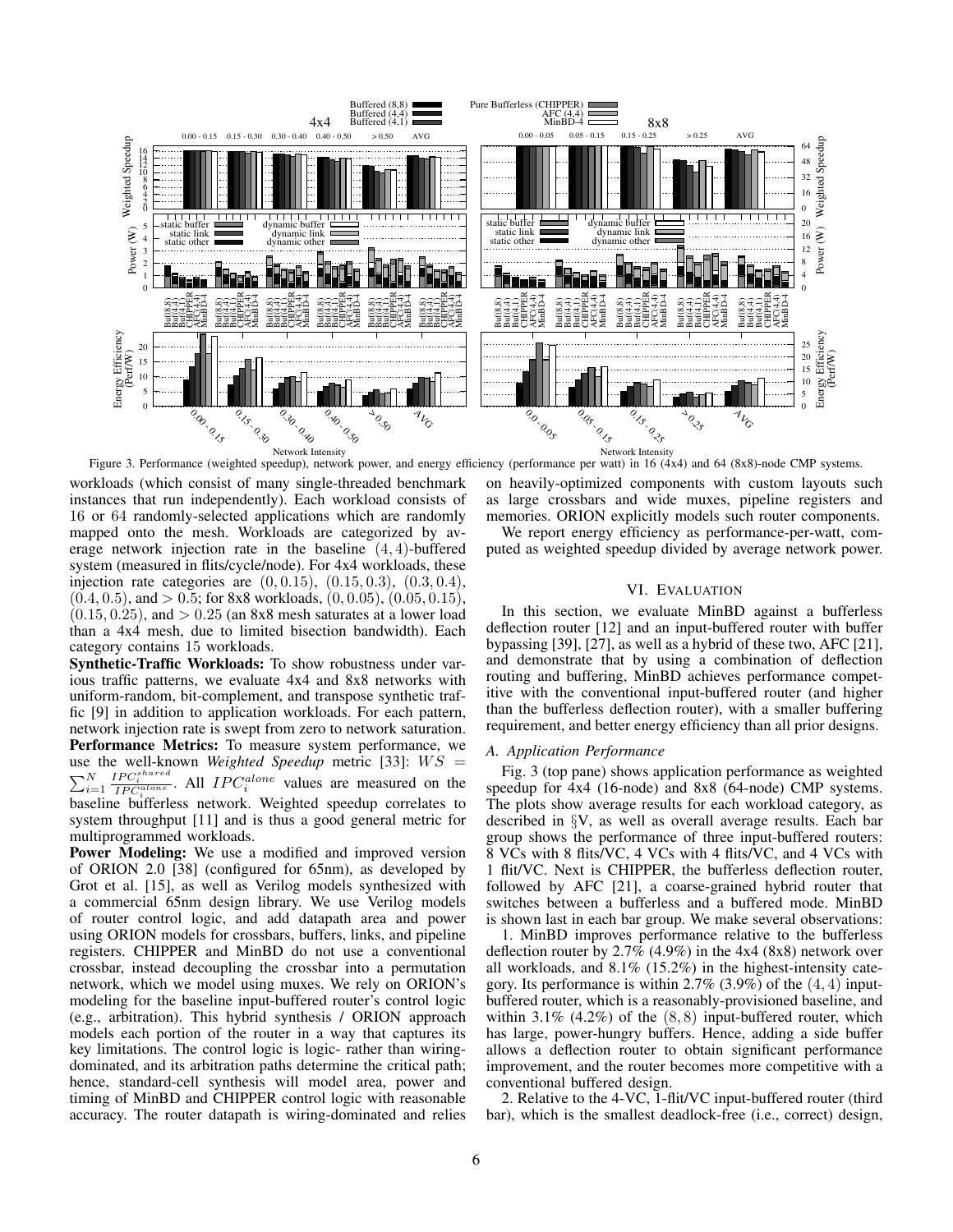MinBD performs nearly the same despite having less buffer space  $(4 \text{ fits in MinBD vs. } 16 \text{ fits in } (4, 1)$ -buffered). Hence, buffering only a portion of traffic (i.e., flits that would have been deflected) makes more efficient use of buffer space.

3. AFC, the hybrid bufferless/buffered router which switches modes at the router granularity, performs essentially the same as the 4-VC, 4-flit/VC input-buffered router, because it is able to use its input buffers when load increases. However, as we will see, this performance comes at an efficiency cost relative to our hybrid design.

#### *B. Network Power and Energy Efficiency*

Network Power: Fig. 3 (middle pane) shows average total network power, split by component and type (static/dynamic), for 4x4 and 8x8 networks across the same workloads. Note that static power is shown in the bottom portion of each bar, and dynamic power in the top portion. Each is split into buffer power, link power, and other power (which is dominated by datapath components, e.g., the crossbar and pipeline registers). We make several observations:

1. Buffer power is a large part of total network power in the input-buffered routers that have reasonable buffer sizes, i.e.,  $(4, 4)$  and  $(8, 8)$  (VCs, flits/VC), even with empty-buffer bypassing, largely because static buffer power (bottom bar segment) is significant. Removing large input buffers reduces static power in MinBD as well as the purely-bufferless baseline, CHIPPER.<sup>6</sup> Because of this reduction, MinBD's total network power never exceeds that of the input-buffered baselines, except in the highest-load category in an 8x8-mesh (by 4.7%).

2. Dynamic power is larger in the baseline deflection-based router, CHIPPER, than in input-buffered routers: CHIPPER has 31.8% (41.1%) higher dynamic power than the (4, 4)-buffered router in the 4x4 (8x8) networks in the highest-load category. This is because bufferless deflection-based routing requires more network hops, especially at high load. However, in a 4x4 network, MinBD consumes less dynamic power (by 8.0%) than the (4, 4)-buffered baseline in the highest-load category because reduced deflection rate (by 58%) makes this problem relatively less significant, and allows savings in buffer dynamic energy and a simplified datapath to come out. In an 8x8 network, MinBD's dynamic power is only 3.2% higher.

3. MinBD and CHIPPER, which use a permutation networkbased datapath rather than a full 5x5 crossbar, reduce datapath static power (which dominates the "static other" category) by 31.0%: the decoupled permutation network arrangement has less area, in exchange for partial permutability (which causes some deflections). Input-buffered routers and AFC require a full crossbar because they cannot deflect flits when performing buffered routing (partial permutability in a non-deflecting router would significantly complicate switch arbitration, because each output arbiter's choice would be limited by which other flits are traversing the router).

4. AFC, the coarse-grained hybrid, has nearly the same network power as the  $(4, 4)$  buffered router at high load:  $0.6\%$ (5.7%) less in 4x4 (8x8). This is because its buffers are enabled most of the time. At low load, when it can power-gate its buffers frequently, its network power reduces. However, AFC's network power is still higher than the pure bufferless router (CHIPPER) or MinBD because (i) it still spends some time in its buffered mode, and (ii) its datapath power is higher, as described above. On average, AFC still consumes 36.8% (18.1%) more network power than CHIPPER, and 33.5% (33.0%) more than MinBD, in the lowest-load category.

Energy efficiency: Fig. 3 (bottom pane) shows energy efficiency. We make two key observations:

1. MinBD has the highest energy efficiency of any evaluated design: on average in 4x4 (8x8) networks, 42.6% (33.8%) better than the reasonably-provisioned  $(4, 4)$  input-buffered design. MinBD has 15.9% (8.7%) better energy-efficiency than the most energy-efficient prior design, the (4, 1)-buffered router.

2. At the highest network load, MinBD becomes less energyefficient compared to at lower load, and its efficiency degrades at a higher rate than the input-buffered routers with large buffers (because of deflections). However, its per-category energyefficiency is still better than all baseline designs, with two exceptions. In the highest-load category (near saturation) in an 8x8-mesh, MinBD has nearly the same efficiency as the  $(4, 1)$ buffered router (but, note that MinBD is much more efficient than this baseline router at lower loads). In the lowest-load category in a 4x4 mesh, the purely-bufferless router CHIPPER is slightly more energy-efficient (but, note that CHIPPER's performance and efficiency degrade quickly at high loads).



Figure 4. Power  $(X)$  vs. application performance  $(Y)$  in 4x4 networks. The line represents all points with equivalent performance-per-watt to MinBD.

We conclude that, by achieving competitive performance with the buffered baseline, and making more efficient use of a much smaller buffer capacity (hence reducing buffer power and total network power), MinBD provides better energy efficiency than prior designs. To summarize this result, we show a 2D plot of power and application performance in Fig. 4 for 4x4 networks, and a wider range of buffered router designs, as well as MinBD and CHIPPER. (Recall from §V that several of the baseline input-buffered designs are not deadlock free (too few VCs) or have a buffer depth that does not cover credit round-trip latency, but we evaluate them anyway for completeness.) In this plot, with power on the X axis and application performance on the Y axis, a line through the origin represents a fixed performance-per-watt ratio (the slope of the line). This equal-efficiency line is shown for MinBD. Points above the line have better efficiency than MinBD, and points below have worse efficiency. As shown, MinBD presents the best energy efficiency among all evaluated routers. The trend in an 8x8 network (not shown for space) is similar (see technical report [13]).

#### *C. Performance Breakdown*

To understand the observed performance gain in more detail, we now break down performance by each component of MinBD. Fig. 5 shows performance (for 4x4 networks) averaged across all workloads for eight *deflection systems*, which constitute all possible combinations of MinBD's mechanisms

 $6$ Note that network power in the buffered designs takes buffer bypassing into account, which reduces these baselines' dynamic buffer power. The  $(4, 4)$ buffered router bypasses 73.7% (83.4%) of flits in 4x4 (8x8) networks. Without buffer bypassing, this router has 7.1% (6.8%) higher network power, and 6.6% (6.4%) worse energy-efficiency.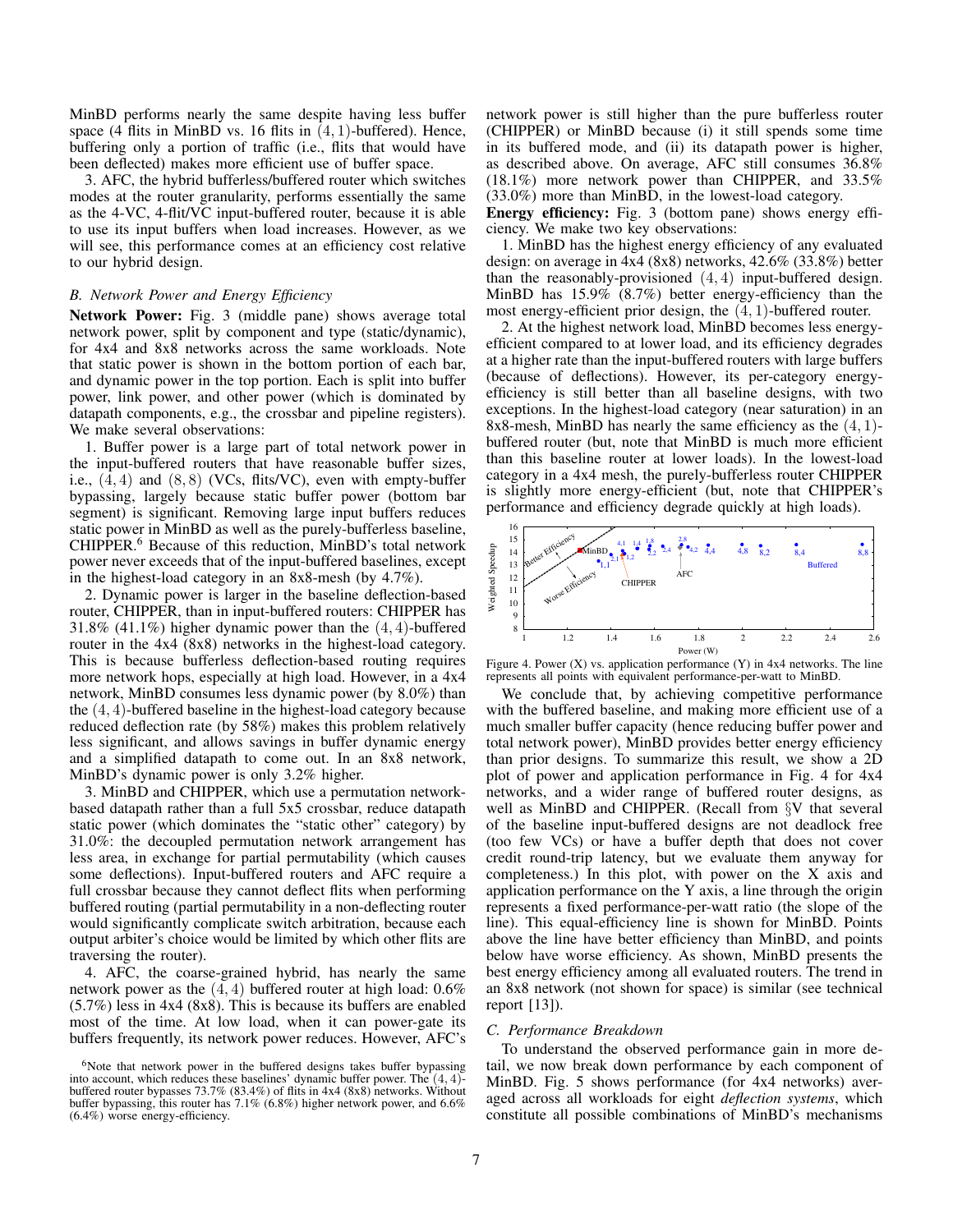

Figure 6. Synthetic traffic evaluations for MinBD, CHIPPER and input-buffered routers (with small and large input buffers), in 4x4 and 8x8 meshes. (For the transpose pattern, the curves for both input-buffered routers overlap.)

added to the baseline (CHIPPER) router: dual-width ejection (D), silver-flit prioritization (S), and the side buffer (B), shown with the same three input-buffered configurations as before. The eighth bar  $(D+S+B)$ , which represents all three mechanisms added to the baseline deflection network, represents MinBD. Table II shows deflection rate for the same set of systems.



Figure 5. Breakdown of performance gains for each mechanism in MinBD.

Table II. Average deflection rates for deflection-based routers.

| <b>Baseline</b> | -    | ى             | B | D+S             | D+B | S+B | $D+S+B$ |
|-----------------|------|---------------|---|-----------------|-----|-----|---------|
| CHIPPER)        |      |               |   |                 |     |     | (MinBD) |
| 0.28            | J.ZZ | $\bm{\omega}$ |   | $\cap$<br>$v -$ |     |     | 0.10    |

We draw three main conclusions:

1. All mechanisms individually contribute to performance and reduce deflection rate. Dual ejection (D) increases performance by 3.7% over baseline CHIPPER.<sup>7</sup> Adding silver-flit prioritization (D+S) increases performance by 0.7% over dualejection alone. Adding a side buffer to the other two mechanisms (D+S+B) increases performance by 2.0% on average.

2. Adding a side buffer by itself  $(B)$  is not sufficient to attain the performance that MinBD achieves. In fact, when only the side buffer is added, performance drops by 4.3% relative to baseline CHIPPER. The degradation occurs primarily because the increased in-network throughput (enabled by a reduced deflection rate) in the network with side buffers places more ejection pressure on nodes, which exacerbates the ejection bottleneck that we observed in §IV-A. This performance reduction comes despite a reduced deflection rate: even though flits are not deflected as frequently, they must still be removed from the network efficiently for performance to increase.

3. Adding dual ejection to the side buffered system  $(D+B)$ to address the ejection bottleneck increases performance to 5.8% above baseline. Silver-flit prioritization in addition to this configuration point yields the MinBD router (eighth bar), which attains 6.6% performance above baseline (2.7% above dualejection alone) on average for all workload intensities. Overall, deflection rate reduces by 64% from baseline CHIPPER to MinBD (and 54% from CHIPPER with dual-ejection (D) to MinBD, as shown in our primary results).

 $7$ The main results presented in Fig. 3 use this data point (with dual ejection) in order to make a fair (same external router interface) comparison.

## *D. Synthetic Traffic Performance*

We study the network-level performance of MinBD and baseline designs by applying synthetic traffic patterns: uniform random, bit-complement, and transpose [9]. Fig. 6 shows latency curves with injection rate swept from zero to saturation for the bufferless deflection router, MinBD, and the (4, 1) and (8, 8) input-buffered router (other input-buffered routers are omitted for clarity; these are the smallest and largest evaluated input-buffered routers, to show lower and upper bounds). Under uniform random traffic (which most closely resembles our multiprogrammed application workloads with striped data mapping), MinBD performs better than the bufferless baseline, with a higher saturation point. MinBD has a lower network saturation point than the input-buffered network with large input buffers, but very similar saturation point to the small  $(4, 1)$  input-buffered router, as our earlier results indicated. We conclude that with only 4 flits of buffering per router, MinBD closes nearly half of the gap in network saturation throughput between the bufferless router (CHIPPER) and the largest input-buffered router (with 256 flits of total buffer space), and performs similarly to a smaller input-buffered router with 16 flits of total buffer space.

In addition, non-uniform traffic patterns demonstrate the robustness and adaptivity of deflection routing: in particular, the transpose traffic pattern demonstrates a lower saturation point in the input-buffered router than either deflection-based router (MinBD or CHIPPER). This advantage occurs because deflection routing is *adaptive* (a flit's path can change based on network conditions). Deflections spread traffic away from hotspots and balance load in unbalanced traffic patterns. While adaptive routing is also possible in input-buffered routers, it is more complex because it requires the router to track network load or congestion (locally or globally) and make decisions accordingly. In contrast, deflection routing provides adaptivity by virtue of its ordinary operation.

#### *E. Sensitivity to Side Buffer Size*

As side buffer size is varied from 1 to 64 flits, mean weighted speedup (application performance) changes only 0.2% on average across all workloads (0.9% in the highest-intensity category) in 4x4 networks. We conclude that the *presence* of the buffer (to buffer at least one deflected flit) is more important than its size, because the average utilization of the buffer is low. In a 4x4 MinBD network with 64-flit side buffers at saturation (61% injection rate, uniform random), the side buffer is empty 48% of the time on average; 73% of the time, it contains 4 or fewer flits; 93% of the time, 16 or fewer. These measurements suggest that a very small side buffer captures most of the benefit. Furthermore, total network power increases by 19% (average across all 4x4 workloads) when a 1-flit buffer per router is increased to a 64-flit buffer per router. Hence, a larger buffer wastes power without significant performance benefit.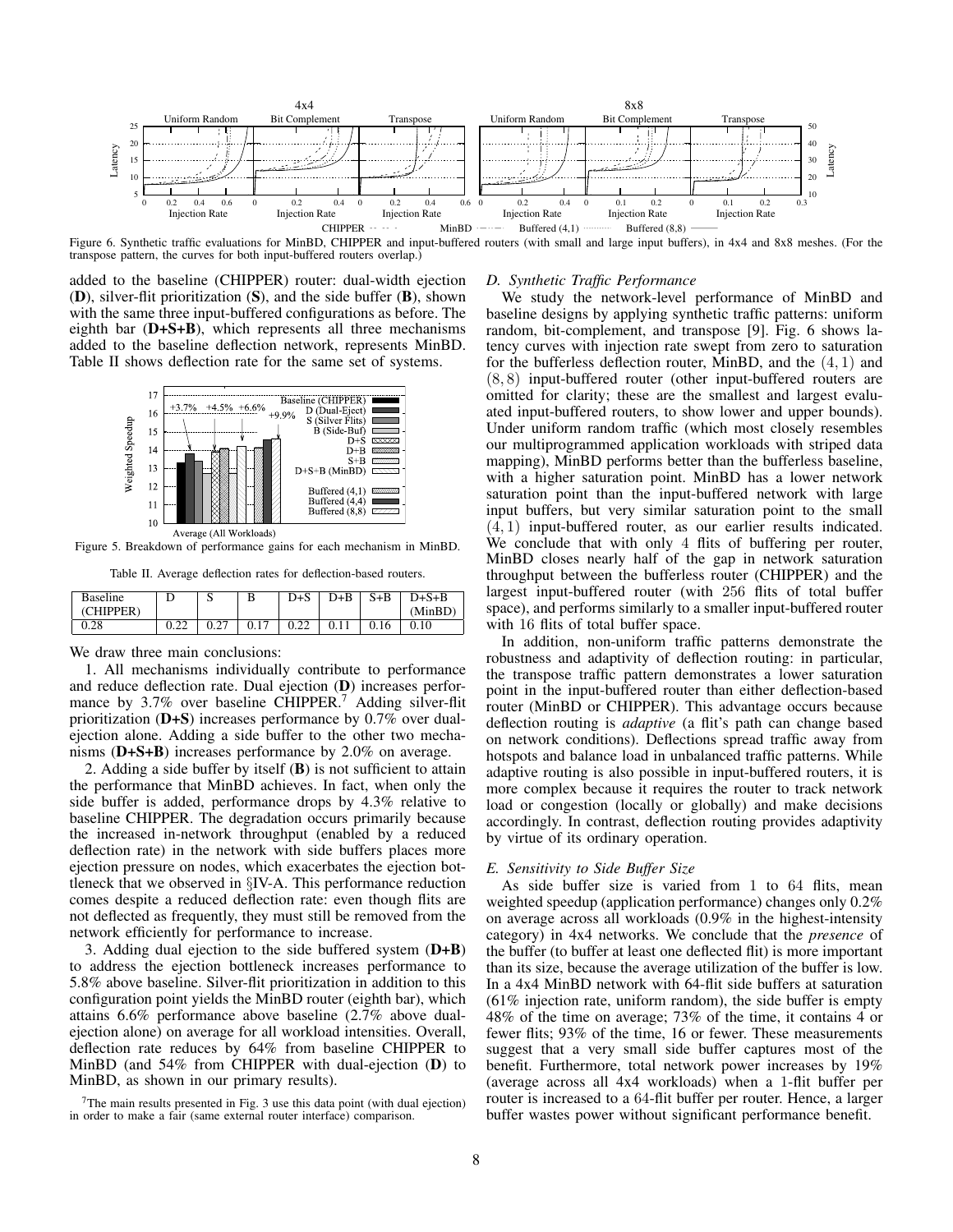| Router Design                           |      | MinBL | <b>Buffered</b><br>Ջ<br>◡. ◡ | Buffered<br>$\Delta$ | <b>Buffered</b><br>т. |
|-----------------------------------------|------|-------|------------------------------|----------------------|-----------------------|
| Area<br>Normalized                      | 1.00 | 1.03  | 2.06                         | 1.69                 | 1.60                  |
| Path<br>ritical<br>Length<br>Normalized | 1.00 | 1.07  | 0.99                         | 0.99                 | 0.99                  |

Table III. Normalized router area and critical path for bufferless and buffered baselines, compared to MinBD.

We avoid a 1-flit side buffer because of the way the router is pipelined: such a single-flit buffer would either require for a flit to be able to enter, then leave, the buffer in the same cycle (thus eliminating the independence of the two router pipeline stages), or else could sustain a throughput of one flit only every two cycles. (For this sensitivity study, we optimistically assumed the former option for the 1-flit case.) The 4-flit buffer we use avoids this pipelining issue, while increasing network power by only 4% on average over the 1-flit buffer.

### *F. Hardware Cost: Router Area and Critical Path*

We present normalized router area and critical path length in Table III. Both metrics are normalized to the bufferless deflection router, CHIPPER, because it has the smallest area of all routers. MinBD adds only 3% area overhead with its small buffer. In both CHIPPER and MinBD, the datapath dominates the area. In contrast, the large-buffered baseline has 2.06x area, and the reasonably-provisioned buffered baseline has 1.69x area. Even the smallest deadlock-free input-buffered baseline has 60% greater area than the bufferless design (55% greater than MinBD). In addition to reduced buffering, the reduction seen in CHIPPER and MinBD is partly due to the simplified datapath in place of the 5x5 crossbar (as also discussed in §VI-B). Overall, MinBD reduces area relative to a conventional input-buffered router both by significantly reducing the required buffer size, and by using a more area-efficient datapath.

Table III also shows the normalized critical path length of each router design, which could potentially determine the network operating frequency. MinBD increases critical path by 7% over the bufferless deflection router, which in turn has a critical path 1% longer than an input-buffered router. In all cases, the critical path is through the flit arbitration logic (the permutation network in MinBD and CHIPPER, or the arbiters in the input-buffered router). MinBD increases critical path relative to CHIPPER by adding logic in the deflection-routing stage to pick a flit to buffer, if any. The buffer re-injection and redirection logic in the first pipeline stage (eject/inject) does not impact the critical path because the permutation network pipeline stage has a longer critical path.

## VII. RELATED WORK

To our knowledge, MinBD is the first NoC router design that combines deflection routing with a small side buffer that reduces deflection rate. Other routers combine deflection routing with buffers, but do not achieve the efficiency of MinBD because they either continue to use input buffers for all flits (Chaos router) or switch all buffers on and off at a coarse granularity with a per-router mode switch (AFC), in contrast to MinBD's fine-grained decision to buffer or deflect each flit. Buffered NoCs that also use deflection: Several routers that primarily operate using buffers and flow control also use deflection routing as a secondary mechanism under high load. The Chaos Router [23] deflects packets when a packet queue becomes full to probabilistically avoid livelock. However, all packets that pass through the router are buffered; in contrast, MinBD performs deflection routing first, and only buffers some flits that would have been deflected. This key aspect of our design reduces buffering requirements and buffer power. The Rotary Router [1] allows flits to leave the router's inner ring on a non-productive output port after circulating the ring enough times, in order to ensure forward progress. In this case, again, deflection is used as an escape mechanism to ensure probabilistic correctness, rather than as the primary routing algorithm, and all packets must pass through the router's buffers.

Other bufferless designs: Several prior works propose bufferless router designs [12], [28], [37], [14], [17]. We have already extensively compared to CHIPPER [12], from which we borrow the deflection routing logic design. BLESS [28], another bufferless deflection network, uses a more complex deflection routing algorithm. Later works showed BLESS to be difficult to implement in hardware [12], [17], [27], thus we do not compare to it in this work. Other bufferless networks drop rather than deflect flits upon contention [14], [17]. Some earlier large multiprocessor interconnects, such as those in HEP [31] and Connection Machine [18], also used deflection routing. The HEP router combined some buffer space with deflection routing [32]. However, these routers' details are not wellknown, and their operating conditions (large off-chip networks) are significantly different than those of modern NoCs.

Improving high-load performance in bufferless networks: Some work has proposed *congestion control* to improve performance at high network load in bufferless deflection networks [29], [7]. Both works used source throttling: when network-intensive applications cause high network load which degrades performance for other applications, these intensive applications are prevented from injecting some of the time. By reducing network load, source throttling reduces deflection rate and improves overall performance and fairness. These congestion control techniques and others (e.g., [36]) are orthogonal to MinBD, and could improve MinBD's performance further.

Hybrid buffered-bufferless NoCs: AFC [21] combines a bufferless deflection router based on BLESS [28] with input buffers, and switches between bufferless deflection routing and conventional input-buffered routing based on network load at each router. While AFC has the performance of buffered routing in the highest-load case, with better energy efficiency in the low-load case (by power-gating buffers when not needed), it misses opportunity to improve efficiency because it switches buffers on at a coarse granularity. When an AFC router experiences high load, it performs a mode switch which takes several cycles in order to turn on its buffers. Then, it pays the buffering energy penalty for every flit, whether or not it would have been deflected. It also requires buffers as large as the baseline input-buffered router design in order to achieve equivalent highload performance. As a result, its network power is nearly as high as a conventional input-buffered router at high load, and it requires fine-grained power gating to achieve lower power at reduced network load. In addition, an AFC router has a larger area than a conventional buffered router, because it must include both buffers and buffered-routing control logic as well as deflection-routing control logic. In contrast, MinBD does not need to include large buffers and the associated bufferedmode control logic, instead using only a smaller side buffer. MinBD also removes the dependence on efficient buffer powergating that AFC requires for energy-efficient operation at low loads. We quantitatively compared MinBD to AFC in §IV and demonstrated better energy efficiency at all network loads.